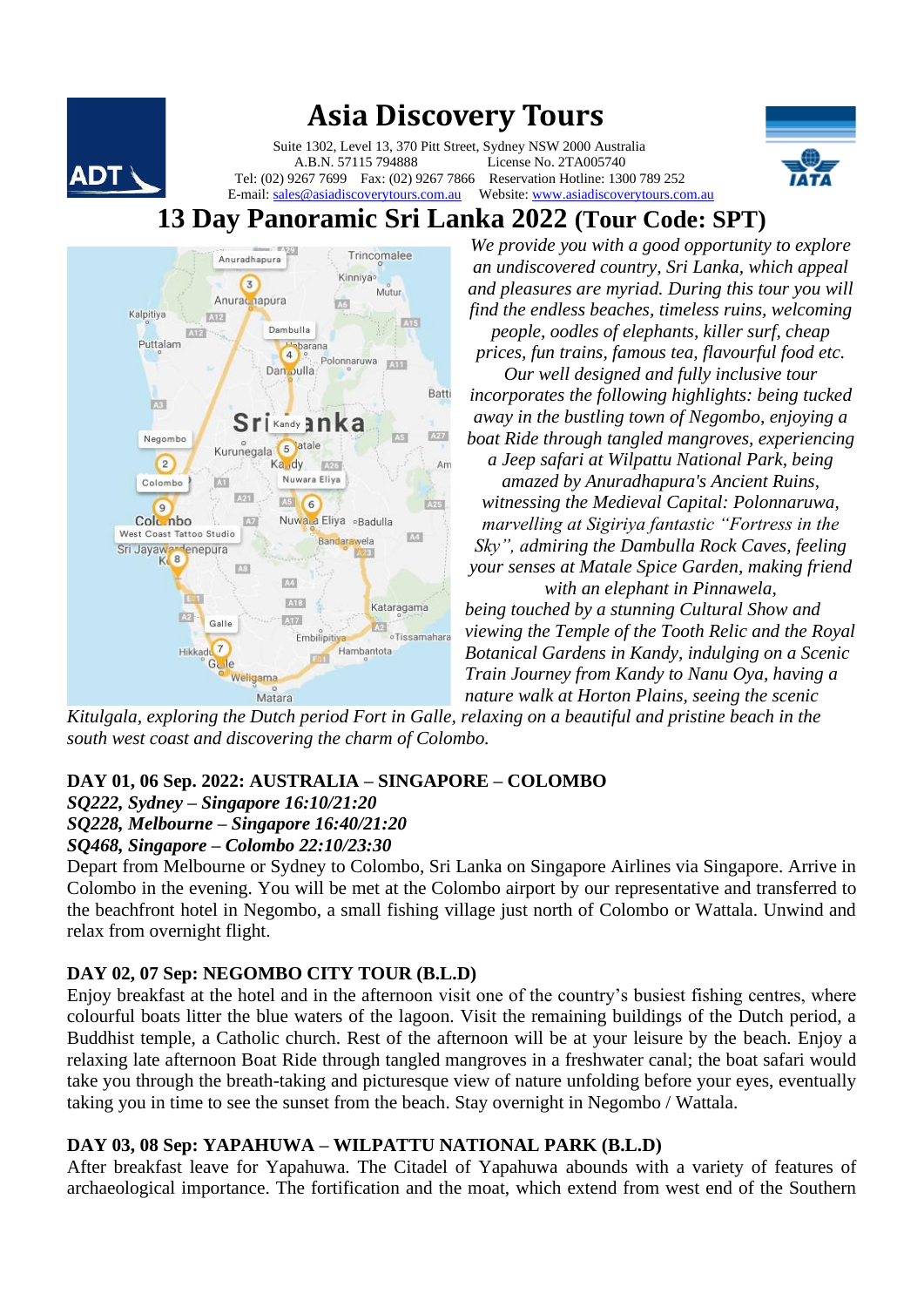

part of the rock, are connected to the other side of the rock in the shape of a horse shoe. There are no buildings of any historical value in the outer city. Tiles, potsherds and bricks are strewn everywhere in the vicinity of the outer city.

In the afternoon attend a Jeep safari at Wilpattu National Park which is the largest and one of the oldest National Parks in Sri Lanka. Wilpattu is among the top national parks world renowned for its Leopard population. It is also home to endangered animals such as the Sri Lankan Sloth Bear and the Sri Lankan Elephant. Stay overnight at hotel in Anuradhapura.

#### **DAY 04, 09 Sep: ANURADHAPURA – MIHINTALE – DAMBULLA (B.L.D)**

After breakfast explore Anuradhapura (a World Heritage Site), the first capital and undoubtedly the grandest city of the ancient Sri Lanka. Sri Maha Bodhi (sacred Bo-Tree) was brought as a sapling of the tree under which Prince Siddhartha attained enlightenment. It is over 2,200 years old and is the oldest historically documented tree in the world. At Brazen Palace (2nd Century B.C) with its 1600 stone columns see the remains of a magnificent multi-storied residence for monks. Ruwanweliseya (2nd century B.C) is the most famous of all the Dagobas and the Isurumuniya rock temple (3rd Century B.C) is known for its rock carvings. Later drive to Habarana via Mihintale, the town where King Devanampiyatissa met the Buddhist monk Mahinda resulting in his conversion to Buddhism and the inauguration of Buddhism in Sri Lanka. Stay overnight in Dambulla.

#### **DAY 05, 10 Sep: POLONNARUWA – SIGIRIYA ROCK FORTRESS (B.L.D)**

After breakfast visit Polonnaruwa, a medieval capital and a World Heritage site. It is the island's medieval capital (built in the 11th and 12th century AD) with many of the ruins still in excellent condition. You will visit the ruins of the Royal Palace, the Gal Viharaya, the Audience Hall, the Lotus Bath and The Statue of King Parakramabahu.

Later explore one of Asia's most spectacular cultural sites, the Sigiriya Rock fortress. Only the fit and adventurous will want to climb the rock, but all can enjoy the superb ruins and fine views around the base. Sigiriya Rock Fortress which is a World Heritage site of 5th century AD, built by King Kashyapa. Its home



to water gardens, frescoes, ancient graffiti and commands an amazing view of Sri Lanka's greenery. Stay overnight in Dambulla.

#### **DAY 06, 11 Sep: DAMBULLA – MATALE – KANDY (B.L.D)**

After breakfast visit Dambulla, a rock cave temple built by King Walagambahu, in the 1st Century B.C. it is a World Heritage Site, and the most impressive of Sri Lanka's cave temples. Later en-route to Kandy, in Matale visit a spice garden at Matale to learn about spices and their use in Sri Lankan cuisines. Proceed to Kandy which is known as the charming hill capital of Sri Lanka and lies picturesquely surrounded by mountain. It was the last stronghold of the Sinhala Kings until it was finally ceded to the British in 1815. Kandy is an example of the Buddhism's influence in Sri Lanka today. Enjoy some sightseeing today as we visit the Temple of Tooth Relic, an arts and crafts work shop, oriental market place, a bazaar and a gem lapidary where you can see how rough gems (particularly the famous Blue & Star sapphires) are mined cut and polished using traditional methods. In the evening enjoy the Cultural Show. Stay overnight in Kandy.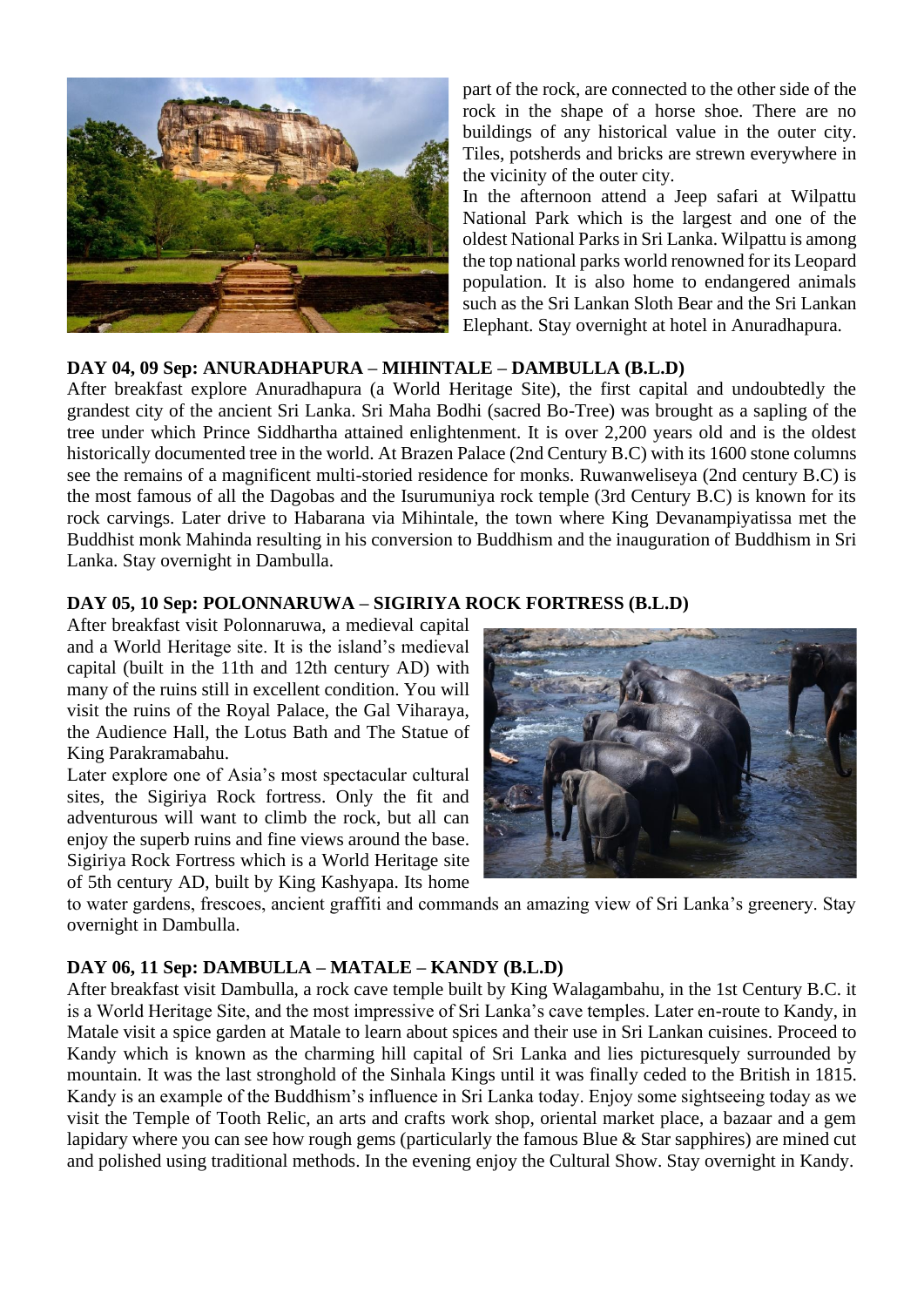### **DAY 07, 12 Sep: KANDY – PINNAWEALA – PERDENIYA – KANDY (B.L.D)**

Breakfast at the hotel and visit the elephant orphanage in Pinnawela, established in 1975, commenced with seven orphans. Today some of these orphans enjoy the fortune of seeing their grand children born in the same location. Visit the Royal Botanical Gardens at Peradeniya, which is renowned for its collection of a variety of orchids and over 4000 species of plants, including of orchids, spices, medicinal plants and palm trees. On your way back to the hotel you will drive through the nearby university grounds. Stay overnight in Kandy.

## **DAY 08, 13 Sep: KANDY – NANU OYA – NUWARA ELIYA (B.L.D)**



After breakfast go for Scenic Train Journey from Kandy to Nanu-Oya (110km/approximate journey time 5 hours). Seats will be booked in the observation ca. Disembark at Nanu Oya and travel by road to Nuwara Eliya, well known as "Little England". Stop at the mountains covered with tea bushes and at waterfalls. Enjoy the magnificent landscape. Visit a tea factory, follow the tea trails to watch the interesting process of tea production and enjoy a freshly brewed cup of Ceylon tea. In the afternoon stroll through the British period buildings, visit a local market and stay overnight in Nuwara Eliya.

#### **DAY 09, 14 Sep: HORTON PLAINS (B.D)**

After breakfast in the hotel we will travel to Horton Plains National Park which is more than 7,000 feet above sea level. We will go bird watching and attempt to find the endemic yellow-eared bulbul, Ceylon white eye, Ceylon warbler, spot-winged thrush, whistling thrush and blue magpie. Continue the walk to 'World's End' and "Little World's End" which offers one of the finest views in Sri Lanka. Also grab a look at Baker's Fall before you return to the hotel for a well-deserved rest. Stay overnight in Numara Eliya.

#### **DAY 10, 15 Sep: KITULGALA – SOUTH WEST COAST (B.L.D)**

Enjoy your breakfast in the hill country's cool climate and later in the morning leave for the South West Coast via Kitulgala. Kitulgala, just across the Kelani River is a primeval forest with lush tropical flora, home to about 54 rare species of birds. "The Bridge on the River Kwai" was filmed on the Kelani River near Kitulgala, although nothing remains now except the concrete foundations for the bridge. Kitulgala is a base for white-water rafting in Sri Lanka. Later check-in to your beach resort and overnight stay in South West Coast

#### **DAY 11, 16 Sep: GALLE & BENTOTA (B.L.D)**

After breakfast at hotel, explore the ancient city of Galle. Experience the fort's antique architecture and charming streetscapes on our heritage walkthrough including the Dutch Museum and church before travelling to Bentota via Kosgoda Turtle Hatchery. Visit a cinnamon farm before returning to your beach resort. Rest in the afternoon at leisure by the beach which has an long stretch of palm-fringed white sand, lapped by the warm waters of the Indian Ocean. Stay overnight at South West Coast.